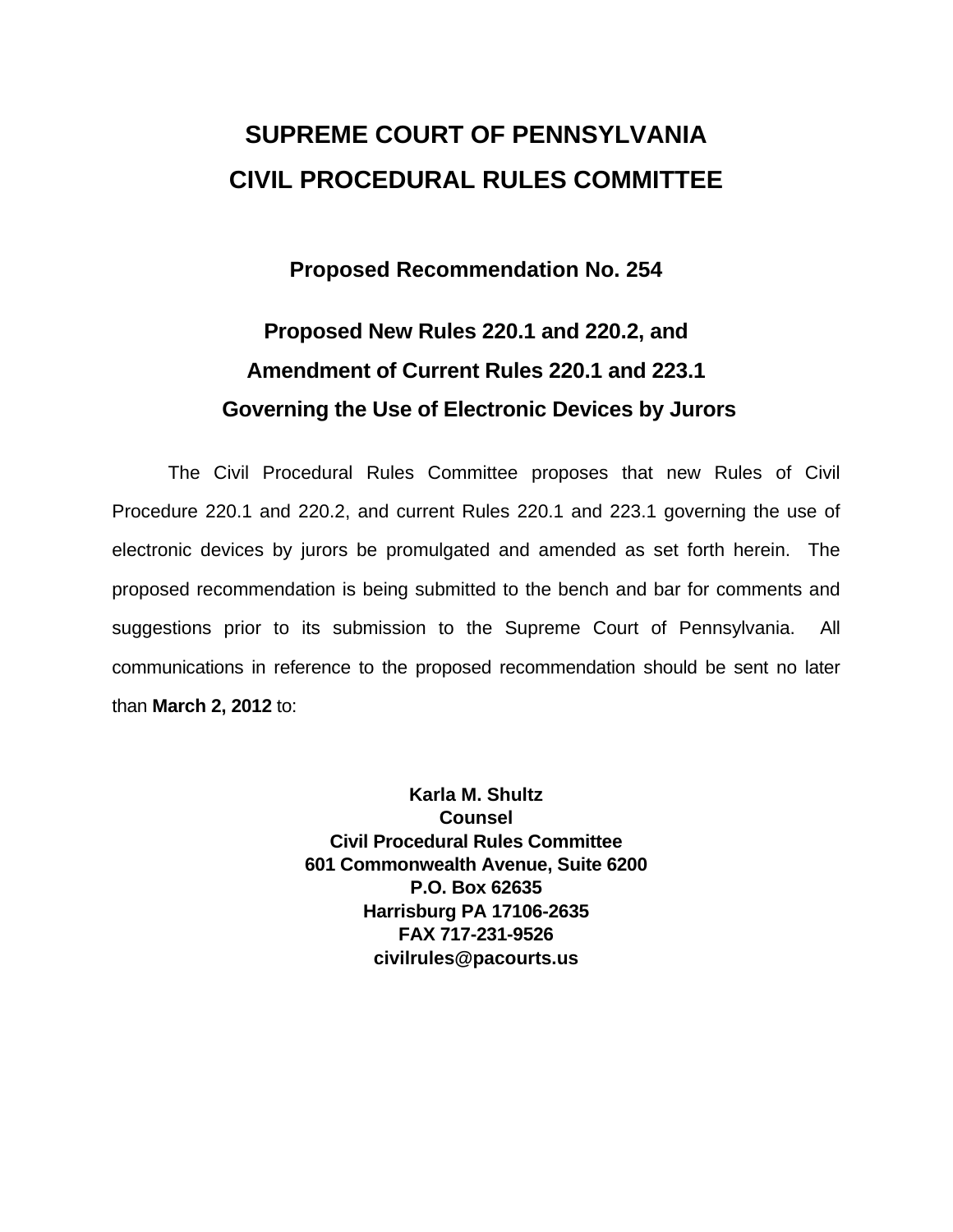#### **Rule 220.1. Preliminary Instructions to Potential Jurors (NEW)**

 (a) For purposes of this rule, "prospective jurors" means those persons who have been chosen to be part of the panel from which the trial jurors and alternate jurors will be selected. "Selected jurors" means those members of the panel who have been selected to serve as trial jurors or alternate jurors.

 (b) Persons selected for jury service, upon their arrival for this service, shall be instructed in their duties while serving as prospective jurors and selected jurors.

 (c) At a minimum, the persons selected for jury service shall be instructed that until their service as prospective or selected jurors is concluded, they shall not:

(1) discuss any case in which they have been chosen as prospective jurors or selected jurors with others, including other jurors, except as otherwise authorized by the court;

(2) read or listen to any news reports about any such case;

 (3) use a computer, cellular telephone, or other electronic device with communication capabilities while in attendance at trial or during deliberation. These devices may be used during breaks or recesses but may not be used to obtain or disclose information prohibited in subdivision (c)(4);

(4) use a computer, cellular telephone, or other electronic device with communication capabilities, or any other method, to obtain or disclose information about any case in which they have been chosen as prospective or selected jurors. Information about the case includes, but is not limited to, the following:

(i) information about a party, witness, attorney, judge, or court officer;

2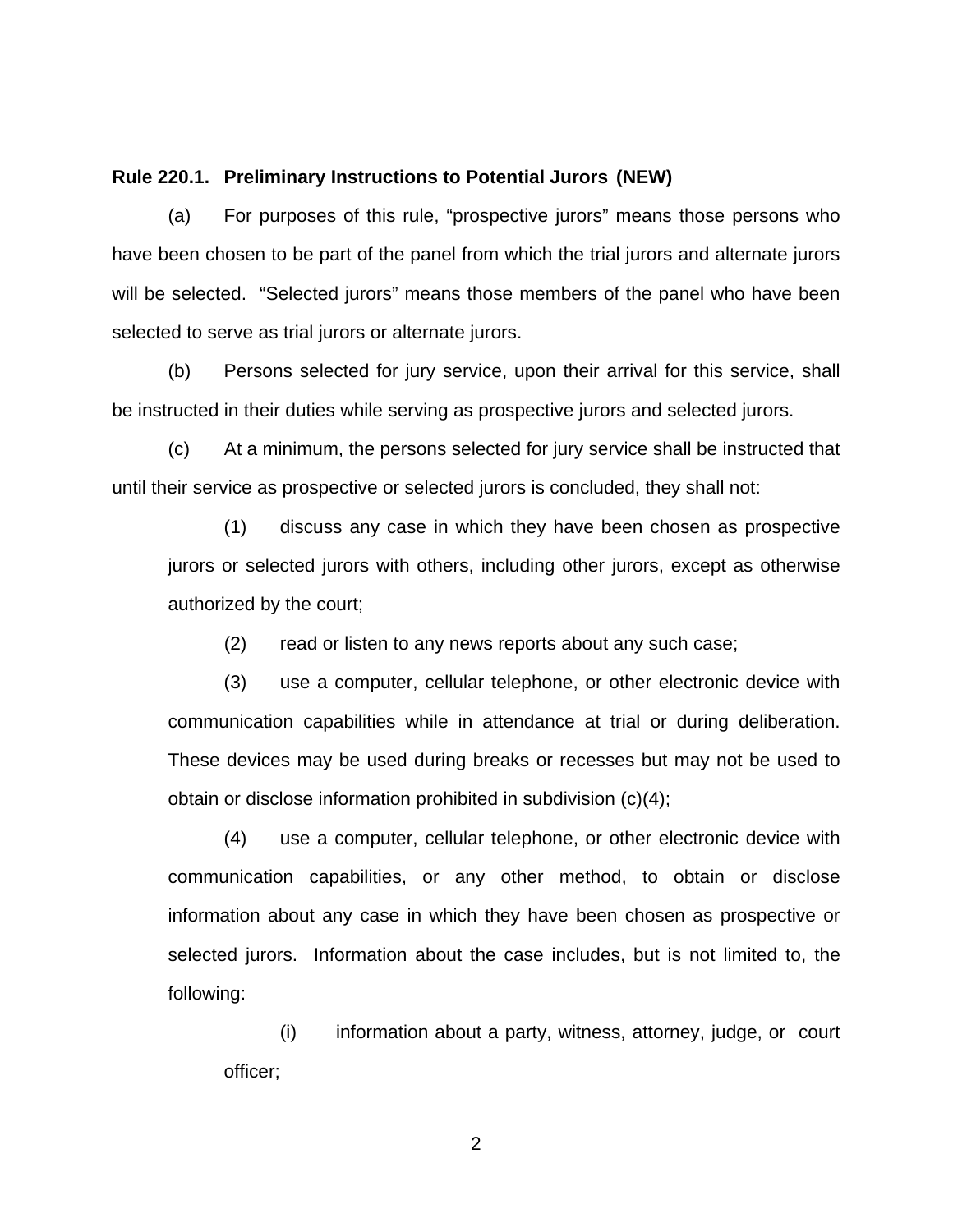(ii) news accounts of the case;

 (iii) information collected through juror research on any topics raised or testimony offered by any witness;

(iv) information collected through juror research on any other topic the juror might think would be helpful in deciding the case.

(d) These instructions shall be repeated:

(1) to the prospective jurors at the beginning of voir dire;

- (2) to the selected jurors at the commencement of the trial;
- (3) to the selected jurors prior to deliberations; and

 (4) to the selected jurors during trial as the trial judge deems appropriate.

Note: For comprehensive jury instructions on the use of electronic devices by jurors in civil cases, see Section 1.180 of the Pennsylvania Suggested Civil Jury Instructions, Pa. SSJI (Civ), § 1.180.

For guidance regarding the use of electronic devices in the courtroom by persons other than jurors, see Canon 3A(7) of the Code of Judicial Conduct.

### **Rule 220.2. Sanctions for Use of Prohibited Communication Devices (NEW)**

 Any individual who violates the provisions of Rule 220.1 regarding the use of electronic devices by jurors or who violates any reasonable limitation imposed by local rule or by the trial judge regarding the prohibited use of electronic devices during court proceedings:

(a) may be found in contempt of court and sanctioned in accordance

with 42 Pa.C.S. § 4132 et seq., and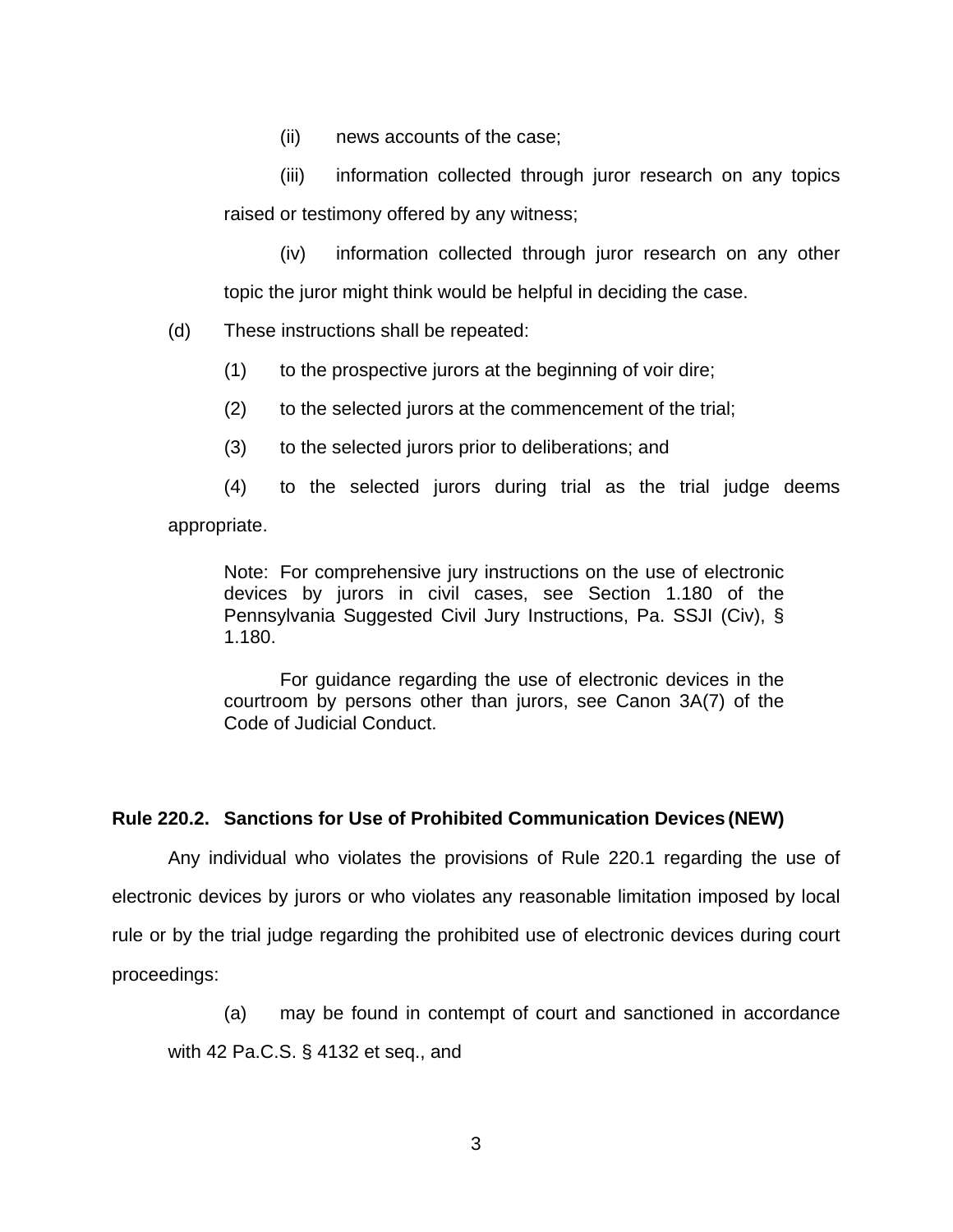(b) may be subject to sanctions deemed appropriate by the trial judge, including, but not limited to, the confiscation of the electronic device that is used in violation of this rule.

### **Rule [220.1.]220.3. Voir Dire**

### (a) **Prospective jurors shall be instructed on their duties and restrictions while serving as jurors, including those provided in Rule 220.1.**

 **(b)** Voir dire shall be conducted to provide the opportunity to obtain at a minimum a full description of the following information, where relevant, concerning the prospective jurors and their households:

- (1) Name;
- (2) Date and place of birth;
- (3) Residential neighborhood and zip code (not street address);
- (4) Marital status;
- (5) Nature and extent of education;
- (6) Number and ages of children;

 (7) Name, age and relationship of members of prospective juror's household;

(8) Occupation and employment history of the prospective juror, the juror's spouse and children and members of the juror's household;

(9) Involvement as a party or a witness in a civil lawsuit or a criminal case;

(10) Relationship, friendship or association with a law enforcement officer, a lawyer or any person affiliated with the courts of any judicial district;

4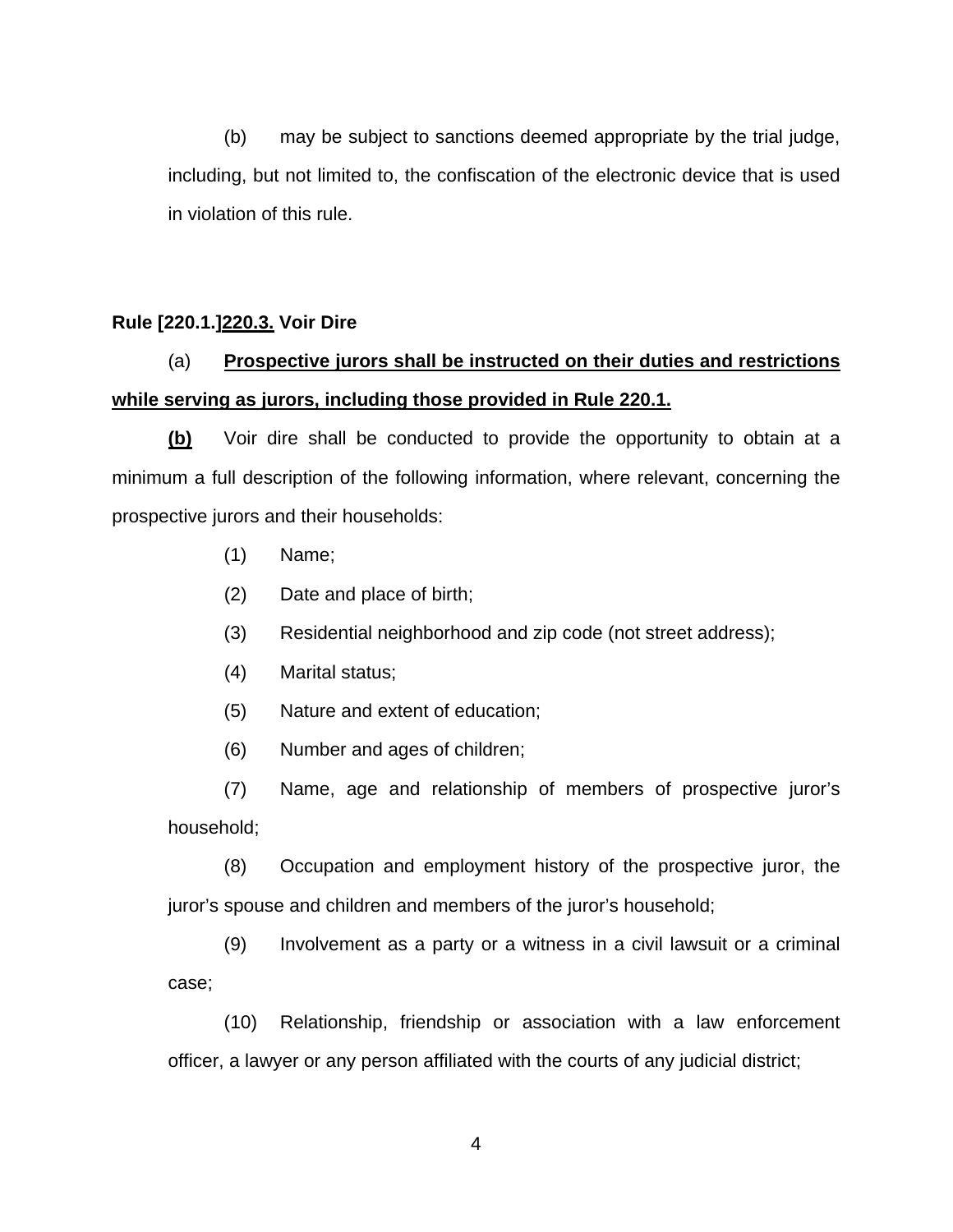(11) Relationship of the prospective juror or any member of the prospective juror's immediate family to the insurance industry, including employee, claims adjustor, investigator, agent, or stockholder in an insurance company;

(12) Motor vehicle operation and licensure;

(13) Physical or mental condition affecting ability to serve on a jury;

 (14) Reasons the prospective juror believes he or she cannot or should not serve as a juror;

(15) Relationship, friendship or association with the parties, the attorneys and prospective witnesses of the particular case to be heard;

# (16) **Ability to refrain from using a computer, cellular telephone or other electronic device with communication capabilities in violation of the**

### **provisions of Rule 220.1; and**

**(17)** Such other pertinent information as may be appropriate to the particular case to achieve a competent, fair and impartial jury.

Note: For example, under presently prevailing law as established by the Superior Court, *voir dire* should have been allowed with respect to the effect of pre-trial publicity on prospective jurors' ''attitudes regarding medical malpractice and tort reform.'' *Capoferri v. Children's Hosp. of Phila.*, 893 A.2d 133 (Pa. Super. 2006) (en banc).

 **[(b)] (c)** The court may provide for voir dire to include the use of a written questionnaire. However, the use of a written questionnaire without the opportunity for oral examination by the court or counsel is not a sufficient voir dire.

> Note: The parties or their attorneys may conduct the examination of the prospective jurors unless the court itself conducts the examination or otherwise directs that the examination be conducted by a court employee. Any dispute shall be resolved by the court.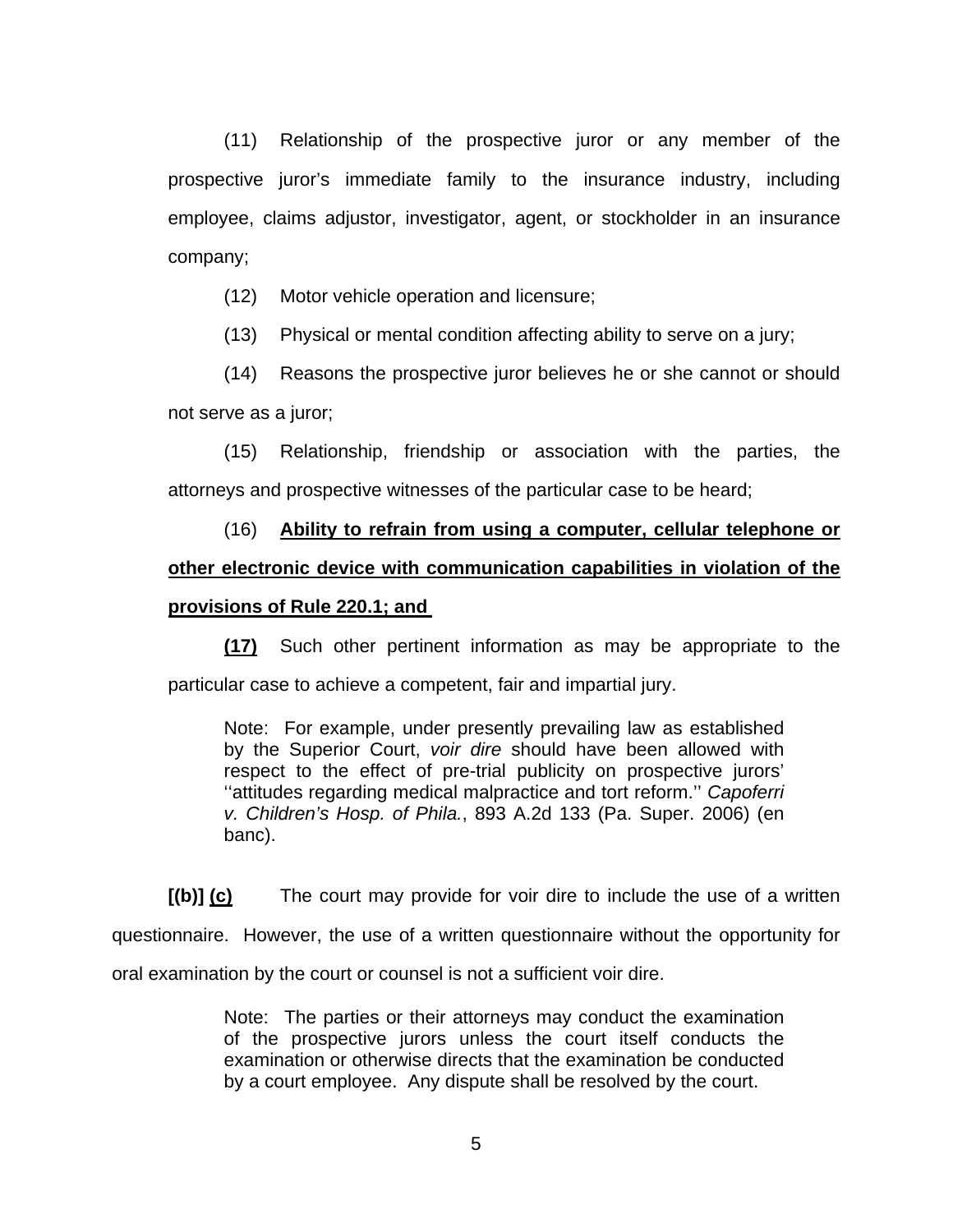A written questionnaire may be used to facilitate and expedite the voir dire examination by providing the trial judge and attorneys with basic background information about the jurors, thereby eliminating the need for many commonly asked questions.

 **[(c)] (d)** The court may permit all or part of the examination of a juror out of the presence of other jurors.

### **Rule 223.1. Conduct of the Trial. Trial by Jury**

### (a) **The trial judge shall give instructions to the jury before the taking of**

### **evidence as provided in Rule 220.1.**

 **(b)** In conducting a trial by jury, the court may use one or more of the procedures provided in subdivisions **[(b) and]** (c) **and (d)** as may be appropriate in the particular case.

> Note: This rule catalogs certain procedures which may be utilized in the conduct of a jury trial. Since the court has broad power and discretion in the manner in which it conducts a jury trial, it is not intended that this rule be construed as enlarging, restricting or in any way affecting that power and discretion.

See Rule 223.2 for juror note taking in civil cases.

**[(b)] (c)** The court may permit jurors to view a premises or a thing in or on a

premises.

Note: See Rule 219 governing view of premises.

**[(c)] (d)** The court may

(1) permit specified testimony to be read back to the jury upon the jury's request,

(2) charge the jury at any time during the trial,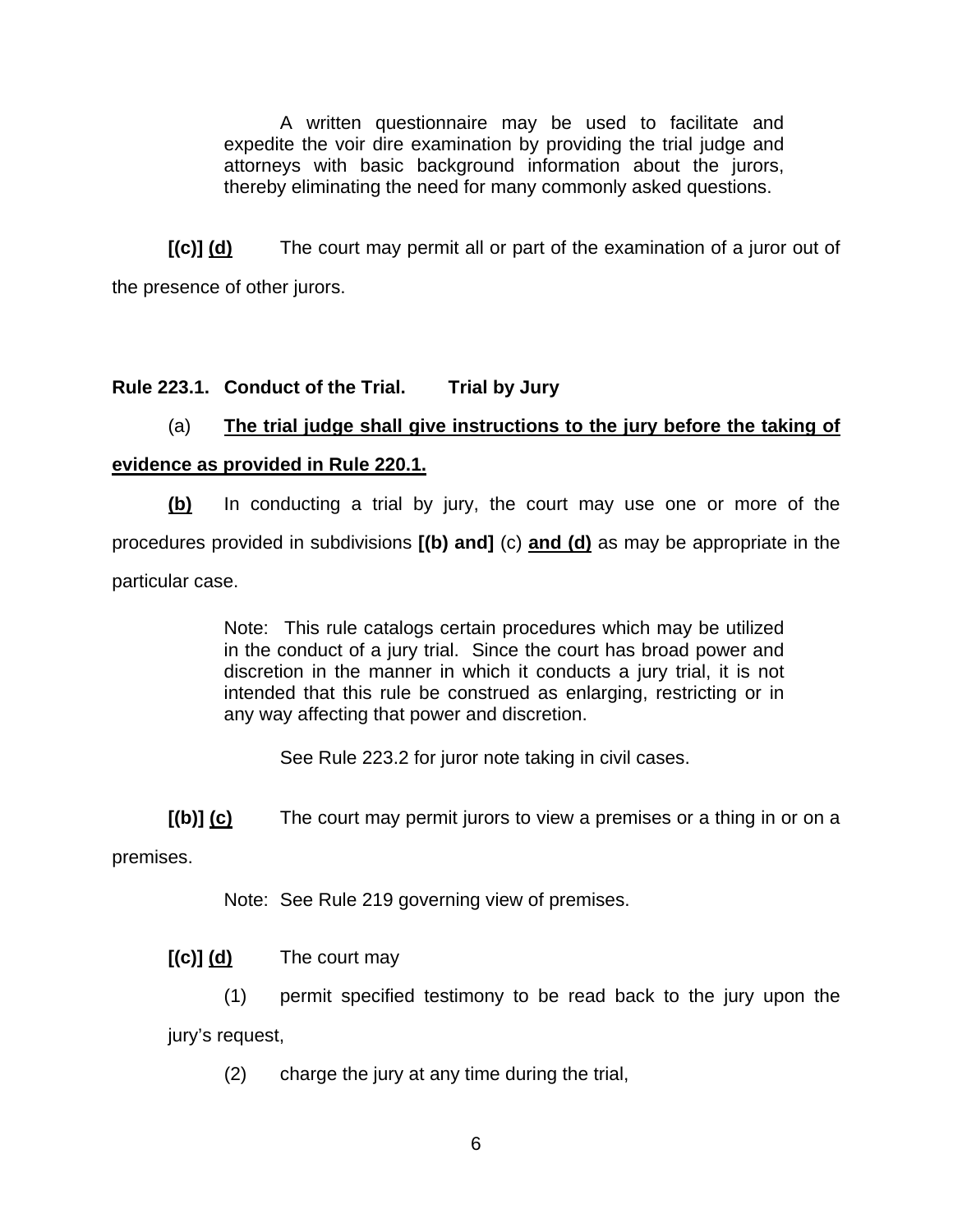Note: The court is not limited to charging the jury after the closing argument by the attorneys.

(3) make exhibits available to the jury during its deliberations, and

 (4) make a written copy of the charge or instructions, or a portion thereof, available to the jury following the oral charge or instructions at the conclusion of evidence for use during its deliberations.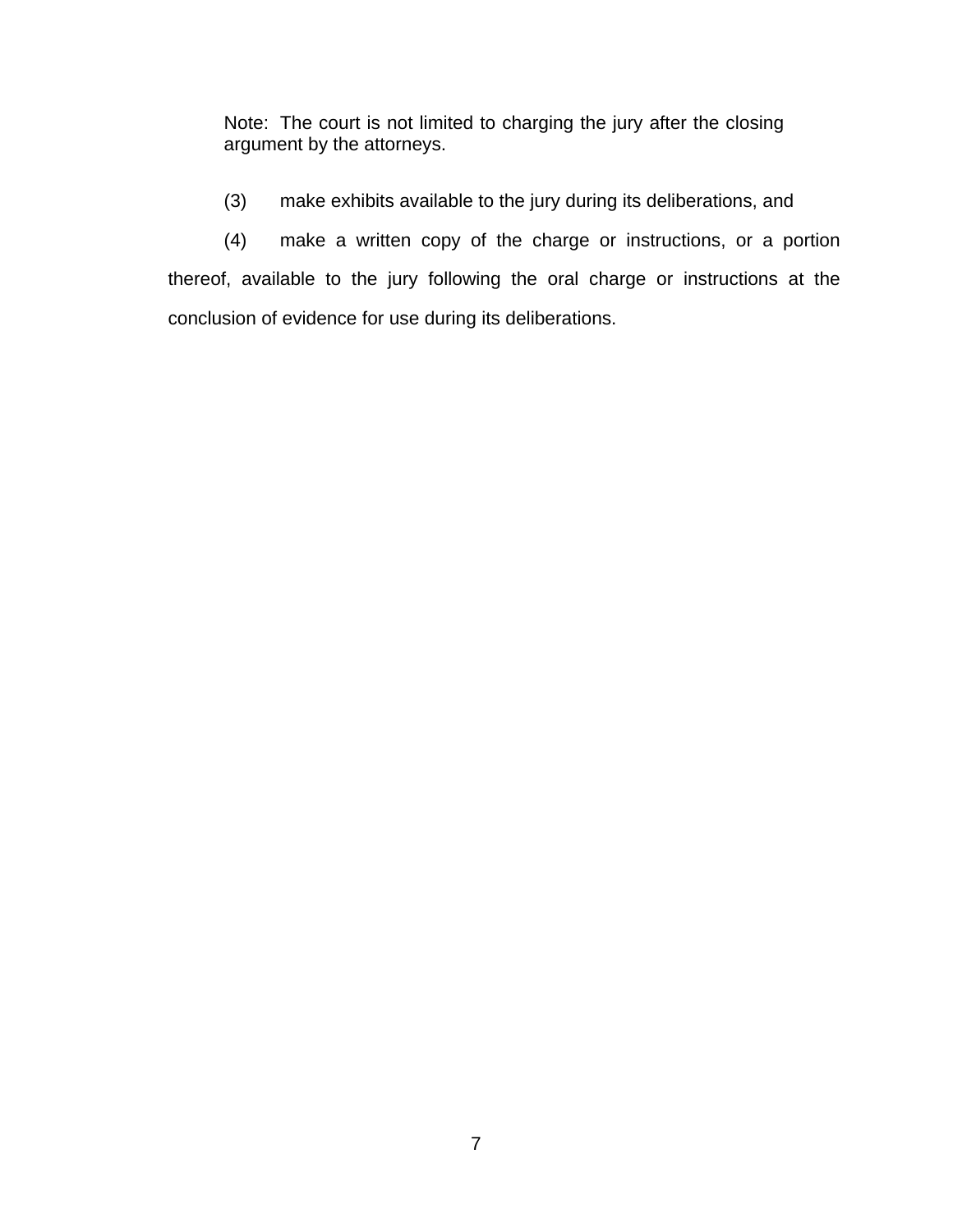### **Explanatory Comment**

 The Civil Procedural Rules Committee is proposing new Rules 220.1 and 220.2 and the amendment of current Rules 220.1 and 223.1. The proposed changes are intended to provide guidance to the bench and bar regarding the use of electronic devices by jurors in civil cases.

 The proposed rules and amendments provide for jurors to be instructed that the use of electronic devices is restricted during their tenure as a prospective juror, *i.e.* a member of the jury pool, and as a selected juror. The proposal would require the trial court to instruct jurors that they may not conduct independent research on the Internet about the case, communicate about the case electronically, *e.g.* "tweeting" or "blogging," or use such devices during juror deliberations. The proposal provides for the trial court to instruct jurors at the earliest opportunity of interaction between the juror and the trial court, and then be repeated as often as practicable. The proposal also provides for sanctions against any person who violates the provisions of these rules. It should also be noted that a note to new Rule 220.1 cross-references Section 1.180 of the Pennsylvania Suggested Civil Jury Instructions, Pa. SSJI (Civ), §1.180. These instructions specifically address the use of electronic devices by juror.

 While the proposal focuses on the use of electronic devices by jurors, it remains silent as to their use in the courtroom by the public and media. Canon 3A(7) of the Code of Judicial Conduct outlines the responsibility of a trial court regarding the broadcasting, televising, or taking of photographs in the courtroom in civil proceedings.

> By the Civil Procedural Rules Committee

Diane W. Perer

8